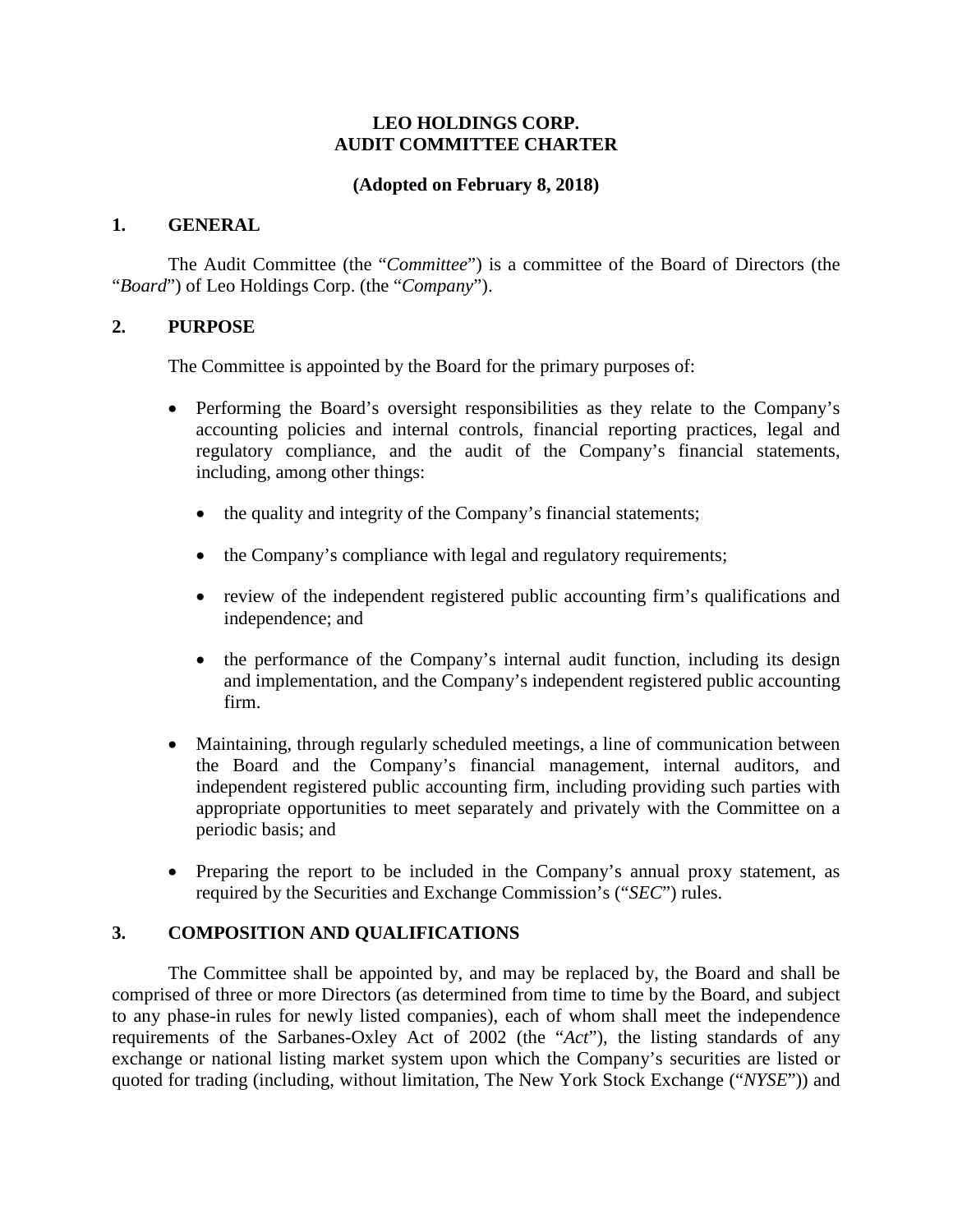all other applicable laws. The members of the Committee shall serve for such term or terms as the Board may determine or until earlier resignation or death.

The chairperson of the Committee shall be designated by the Board; *provided* that if the Board does not so designate a chairperson, the members of the Committee, by a majority vote, may designate a chairperson.

Any vacancy on the Committee shall be filled by majority vote of the Board. The Board may remove any member from the Committee at any time, with or without cause, by majority vote.

No member of the Committee may serve simultaneously on the audit committee of more than two other public companies. The chairperson of the Committee may not serve simultaneously on the audit committee of more than one other public company. Further, no member of the Committee shall have participated in the preparation of the Company's financial statements in the past three years.

Each member of the Committee shall be financially literate, as determined by the Board in its business judgment; *provided*, *however*, that each member of the Committee must be capable of reading and understanding fundamental financial statements, including the Company's balance sheet, income statement, and cash flow statement. At least one member of the Committee shall have past employment experience in finance or accounting, requisite professional certification in accounting, or other comparable financial management expertise, experience, or background that results in the individual's financial sophistication, including being or having been a chief executive officer, chief financial officer, or other senior officer with financial oversight responsibilities, as each such qualification is interpreted by the Board in its business judgment. In addition, at least one member of the Committee shall be an "audit committee financial expert," as such term is defined by the SEC pursuant to the Act, and such member shall be presumed to possess financial sophistication.

If a Committee member ceases to be independent for reasons outside the member's reasonable control, his or her membership on the Committee may continue until the earlier of the Company's next annual shareholders' meeting or one year from the occurrence of the event that caused the failure to qualify as independent. If the Company is not already relying on this provision, and falls out of compliance with the requirements regarding Committee composition due to a single vacancy on the Committee, then the Company will have until the earlier of the next annual shareholders' meeting or one year from the occurrence of the event that caused the failure to comply with this requirement. The Company shall provide notice to NYSE immediately upon learning of the event or circumstance that caused the non-compliance, if it expects to rely on either of these provisions for a cure period.

One director who does not meet the NYSE definition of independence, but who meets the criteria set forth in Section 10A(m)(3) under the Exchange Act and the rules thereunder, and who is not a current officer or employee or a family member of such individual, may serve for no more than two years on the Committee if the Board, under exceptional and limited circumstances, determines that such individual's membership is required by the best interests of the Company and its shareholders. Such individual must satisfy the independence requirements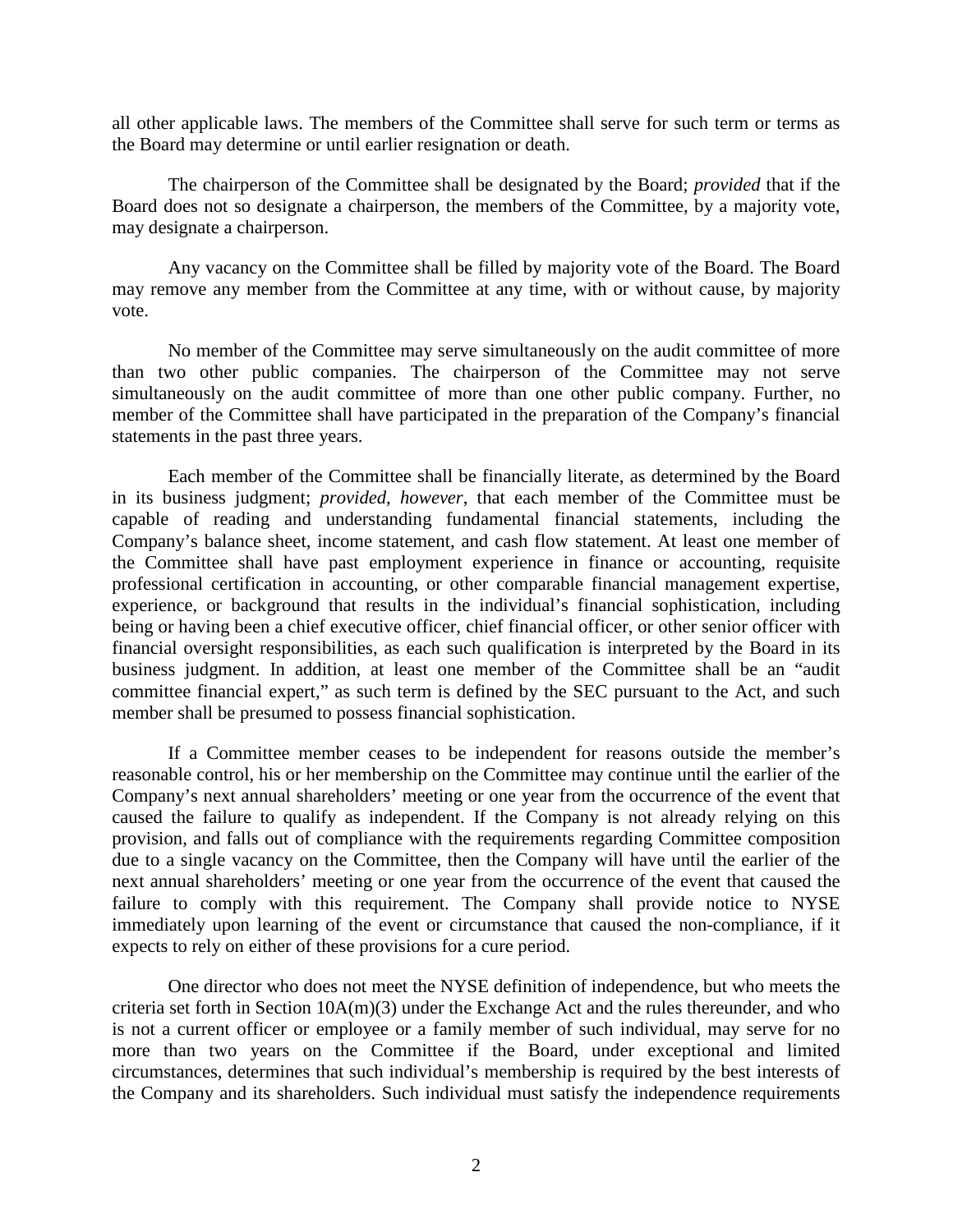set forth in Section 10A(m)(3) of the Exchange Act, and may not chair the Committee. The use of this "exceptional and limited circumstances" exception, as well as the nature of the individual's relationship to the Company and the basis for the Board's determination, shall be disclosed in the annual proxy statement.

## **4. MEETINGS OF THE COMMITTEE**

The Committee shall meet as often as it determines necessary to carry out its duties and responsibilities, but no less frequently than once every fiscal quarter. The Committee, in its discretion, may ask members of management or others to attend its meetings (or portions thereof) and to provide pertinent information as necessary.

A majority of the members of the Committee present in person or by means of a conference telephone or other communications equipment by means of which all persons participating in the meeting can hear each other shall constitute a quorum.

The Committee shall maintain written minutes of its meetings and records relating to those meetings.

## **5. RESPONSIBILITIES**

In carrying out its duties and responsibilities, the Committee's policies and procedures should remain flexible, so that it may be in a position to best address, react or respond to changing circumstances or conditions. The following duties and responsibilities are within the authority of the Committee and the Committee shall, consistent with and subject to applicable law and rules and regulations promulgated by the SEC, NYSE, or any other applicable regulatory authority.

The Committee will:

- A. Review, oversee, and discuss with the independent registered public accounting firm their annual audit plan, including the timing and scope of audit activities, and monitor such plan's progress and results during the year.
- B. Select, retain, compensate, oversee, and, if necessary, terminate, any independent registered public accounting firm engaged for the purpose of preparing or issuing an audit report or performing other audit, review, or attest services for the Company.
- C. Review and discuss the annual audited financial statements, the form of audit opinion to be issued by the auditors, and the Company's disclosures under "Management's Discussion and Analysis of Financial Condition and Results of Operations" with management and the independent registered public accounting firm. In connection with such review, the Committee shall:
	- Discuss with the independent registered public accounting firm the matters (i) required to be discussed pursuant to any applicable auditing standards and (ii) in the written disclosures required by the applicable requirements of the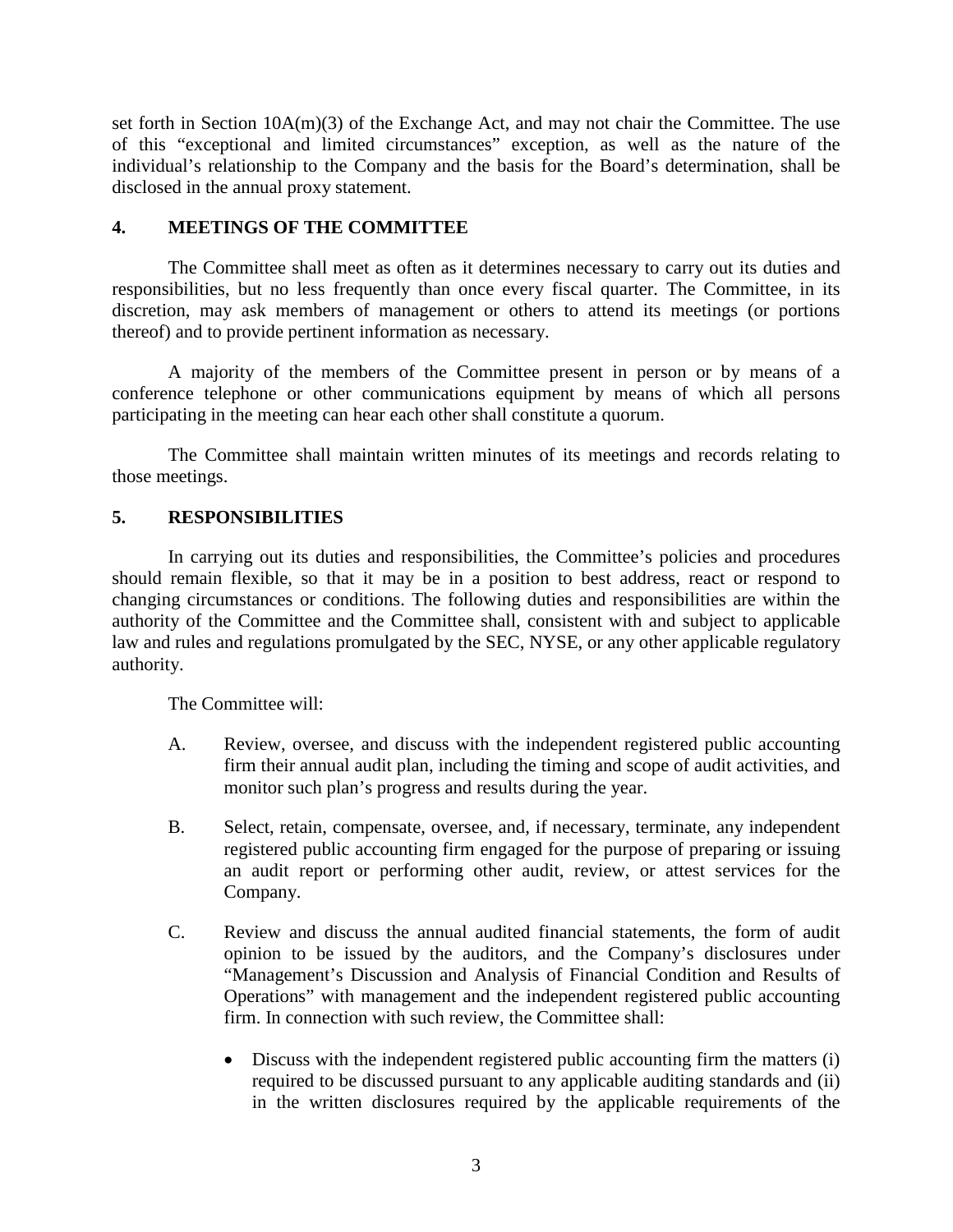Public Company Accounting Oversight Board regarding the independent registered public accounting firm's communications with the Committee concerning independence;

- Before the engagement of the independent registered public accounting firm and at least annually thereafter, (i) review and discuss with the independent registered public accounting firm its written communications to the Committee regarding the relationships between the independent registered public accounting firm and the Company that, in the independent registered public accounting firm's professional judgment, may reasonably be thought to bear on its independence and (ii) receive affirmation in writing from the independent registered public accounting firm addressed to the Committee that the independent registered public accounting firm is independent;
- Review significant changes in accounting or auditing policies;
- Review with the independent registered public accounting firm any problems or difficulties encountered in the course of their audit, including any change in the scope of the planned audit work and any restrictions placed on the scope of such work and management's response to such problems or difficulties;
- Review with the independent registered public accounting firm, management, and the senior internal auditing executive the adequacy and effectiveness of the Company's accounting and internal controls, any significant findings and recommendations with respect to such controls, and the adequacy of disclosures about changes in internal control over financial reporting;
- Review reports required to be submitted by the independent registered public accounting firm concerning: (a) all critical accounting policies and practices used; (b) all alternative treatments of financial information within generally accepted accounting principles ("*GAAP*") that have been discussed with management, the ramifications of such alternatives, and the accounting treatment preferred by the independent registered public accounting firm; (c) any other material written communications with management; and (d) any material financial arrangements of the Company which do not appear on the financial statements of the Company;
- Review and discuss with management and the independent registered public accounting firm (a) material issues regarding accounting principles and financial statement presentations, including any significant changes in the Company's selection or application of accounting principles, and major issues as to the adequacy of the Company's internal controls and any special audit steps adopted in light of material control deficiencies; and (b) analyses prepared by management and/or the independent registered public accounting firm setting forth significant financial reporting issues and judgments made in connection with the preparation of the financial statements, including analysis of the effects of alternative GAAP methods on the financial statements and the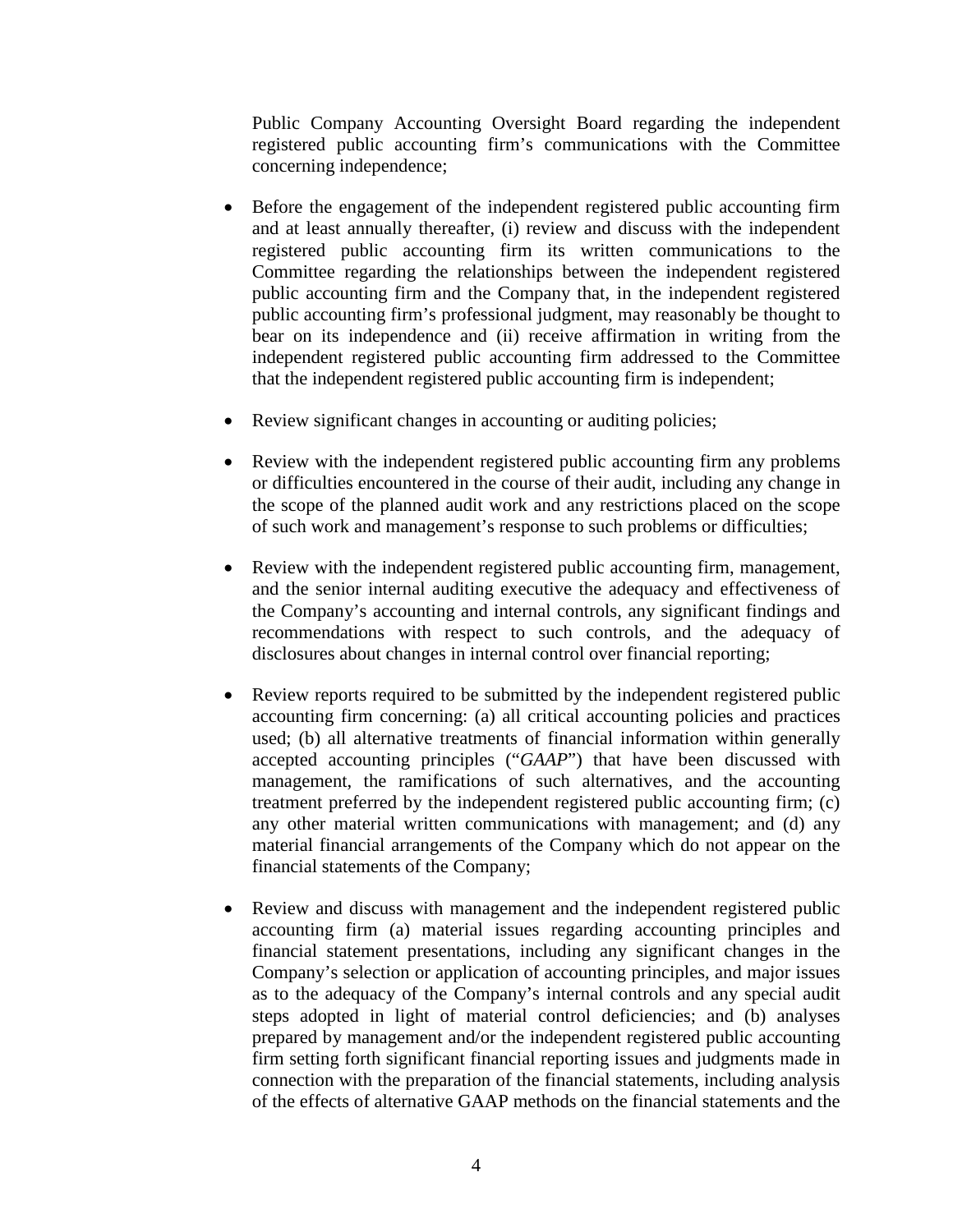effects of regulatory and accounting initiatives, as well as off-balance sheet structures, on the financial statements of the Company; and

- Discuss policies and procedures concerning earnings press releases and review, before its release to the public, the type and presentation of information to be included in earnings press releases, including any use of "pro forma" or "adjusted" non-GAAP information, as well as financial information and earnings guidance provided to analysts and rating agencies.
- D. Review and discuss the quarterly financial statements and the Company's disclosures provided in periodic quarterly reports including "Management's Discussion and Analysis of Financial Condition and Results of Operations" with management, the senior internal auditing executive, and the independent registered public accounting firm.
- E. Oversee the external audit coverage. The Company's independent registered public accounting firm is ultimately accountable to the Committee, which has the direct authority and responsibility to appoint, retain, compensate, select, evaluate and, where appropriate, terminate and replace the independent registered public accounting firm. In connection with its oversight of the external audit coverage, the Committee will have authority to:
	- Within its sole power and discretion (unless shareholder approval is deemed advisable by the Board), select and retain an independent registered public accounting firm to act as the Company's independent auditors for the purpose of auditing the Company's annual financial statements, books, records, accounts, and internal controls over financial reporting;
	- Terminate and replace the independent registered public accounting firm, if necessary;
	- Approve the engagement letter and the fees to be paid to the independent registered public accounting firm;
	- Pre-approve auditing services, permitted non-audit services, internal controlrelated services, and tax services (such tax services being subject to review by the Committee and discussion with the independent registered public accounting firm as to the nature and scope of any tax services to be approved, as well as the potential effects of the provision of such services on the independent registered public accounting firm's independence) to be performed by the independent registered public accounting firm and the related fees for such services other than prohibited non-audit services as promulgated under rules and regulations of the SEC (subject to the *de minimis*  exception for non-audit services described in the Exchange Act and the SEC rules);
	- Receive direct reports from the independent registered public accounting firm;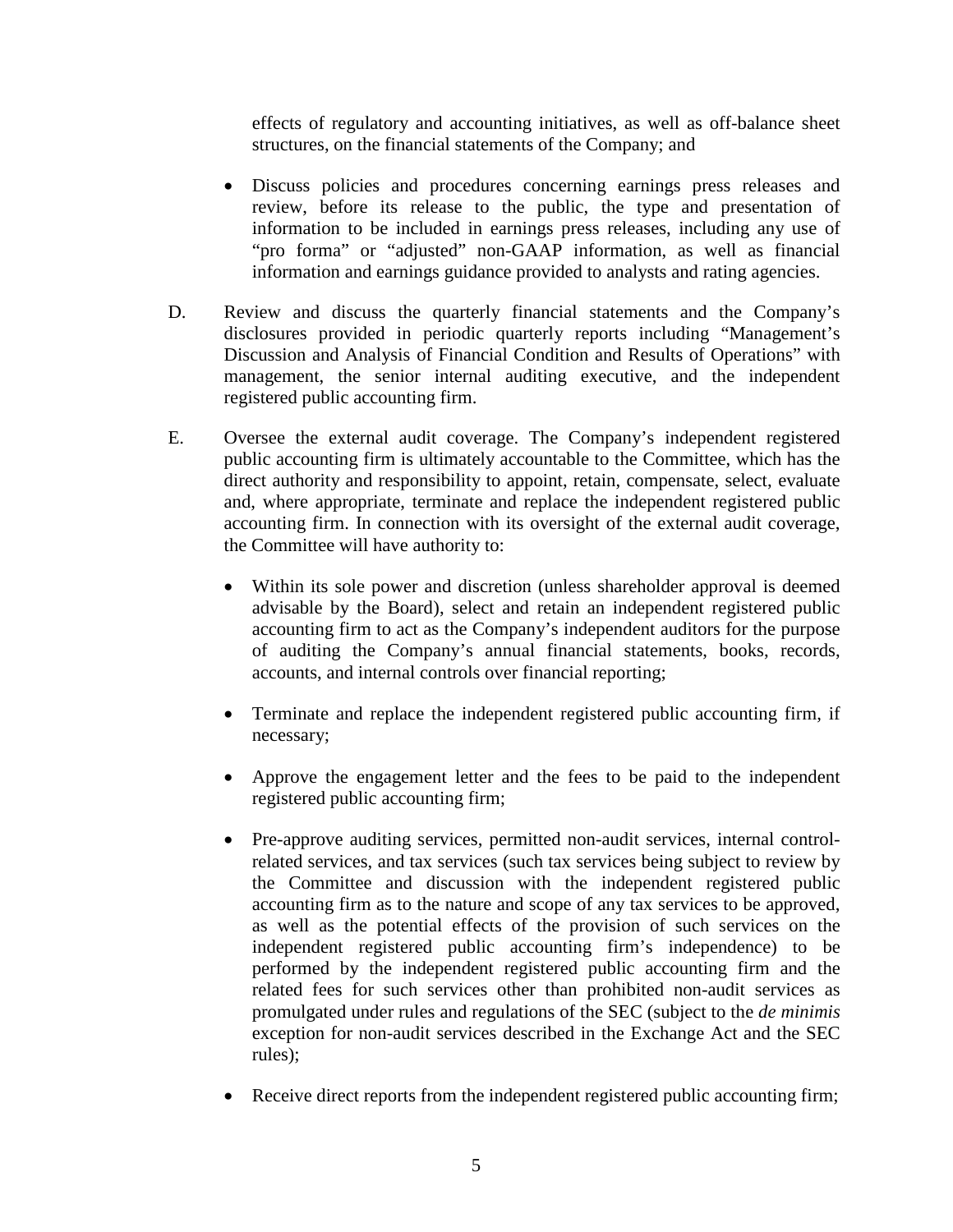- Establish policies and procedures for the Committee's pre-approval of permitted services by the Company's independent registered public accounting firm or other registered public accounting firms on an ongoing basis;
- Monitor and obtain confirmation and assurance as to the independent registered public accounting firm's independence, including ensuring that they submit on a periodic basis (not less than annually) to the Committee a formal written statement assessing the independence of the independent registered public accounting firm and delineating all relationships between the independent registered public accounting firm and the Company. The Committee is responsible for actively engaging in a dialogue with the independent registered public accounting firm with respect to any disclosed relationships or services that may impact the objectivity and independence of the independent registered public accounting firm and for taking appropriate action in response to the independent registered public accounting firm's report to satisfy itself of their independence;
- At least annually, obtain and review a report by the independent registered public accounting firm describing (i) the independent registered public accounting firm's internal quality-control procedures and (ii) any issues raised by the most recent internal quality-control review, peer review, or by any inquiry or investigation by governmental or professional authorities within the preceding five years and any steps taken to deal with any such issues;
- Meet with the independent registered public accounting firm prior to the annual audit to discuss planning and staffing of the audit;
- Review and evaluate the performance of the independent registered public accounting firm, as the basis for a decision to reappoint or replace the independent registered public accounting firm;
- Review, evaluate, and discuss with the independent registered public accounting firm: (i) the independent registered public accounting firm's responsibilities under GAAP; (ii) the responsibilities of management in the audit process; (iii) the overall audit strategy; (iv) the scope and timing of the annual audit; and (iv) any material risks identified during the independent registered public accounting firm's risk assessment procedures;
- Set clear hiring policies for employees or former employees of the independent registered public accounting firm, including but not limited to, as required by all applicable laws, regulations, and listing rules;
- Assure, review, and evaluate regular rotation of the lead (or coordinating) audit partner having primary responsibility for the audit and the audit partner responsible for reviewing the audit, as required by the Act, and consider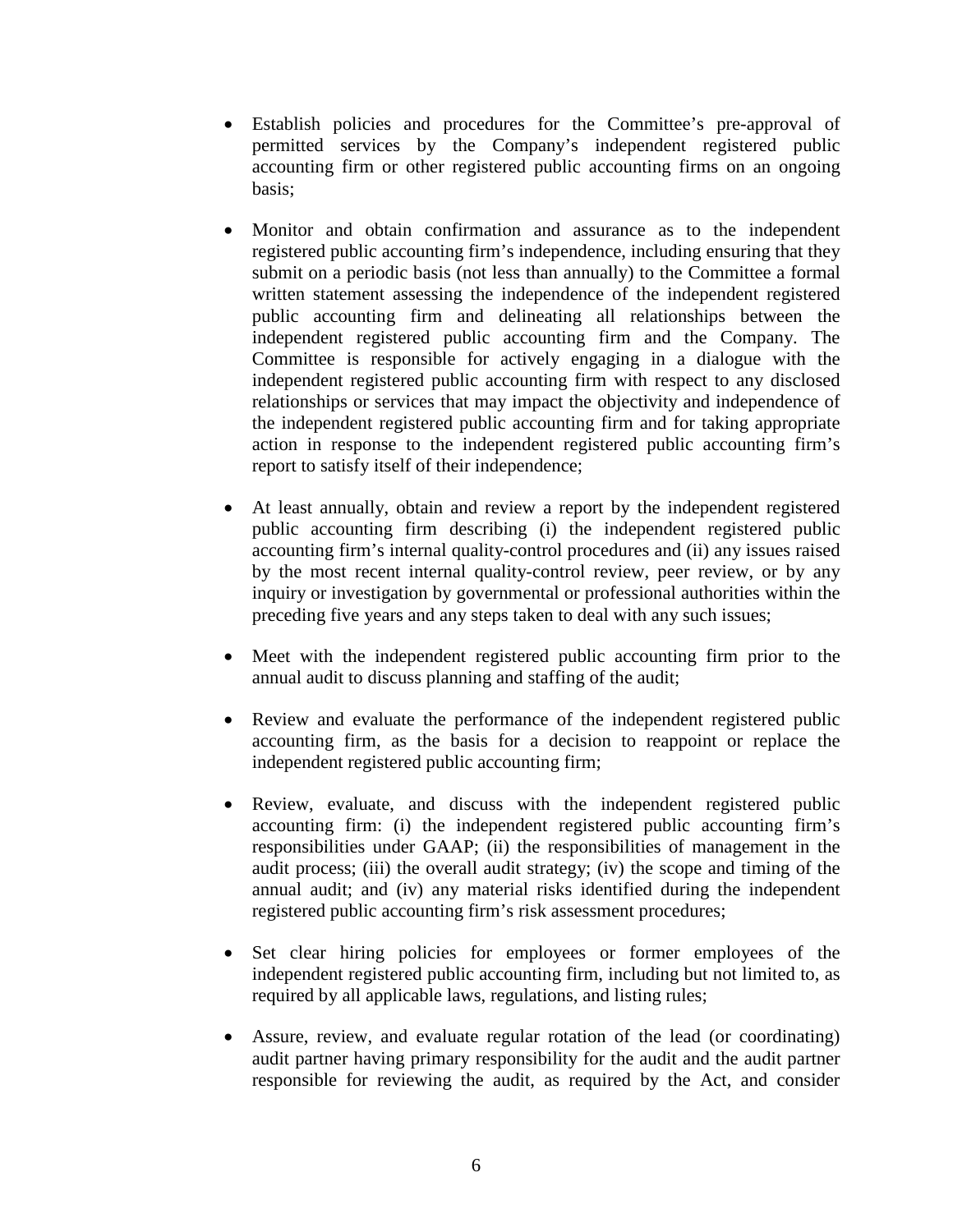whether rotation of the independent registered public accounting firm is required to ensure independence;

- Engage in a dialogue with the independent registered public accounting firm to confirm that audit partner compensation is consistent with applicable SEC rules;
- Review and discuss with the independent registered public accounting firm the results of the annual audit of the Company, including any comments or recommendations of the Company's independent registered public accounting firm and, based on such review and discussions and on such other considerations as it determines appropriate, recommend to the Board whether the Company's audited financial statements should be included in the Annual Report on Form 10-K;
- Take, or recommend that the Board take, appropriate action to oversee the independence of the Company's independent registered public accounting firm;
- Review and discuss with management and the independent registered public accounting firm the Company's internal controls report and the independent registered public accounting firm's attestation report prior to the filing of the Company's Annual Report on Form 10-K;
- Monitor compliance by the Company of the employee conflict of interest requirements contained in the Act and the rules and regulations promulgated by the SEC; and
- Review and discuss with management, the senior internal auditing executive, and the independent registered public accounting firm the Company's quarterly financial statements prior to the filing of its Quarterly Report on Form 10-Q, including disclosures made in "Management's Discussion and Analysis of Financial Condition and Results of Operations" and the results of the independent registered public accounting firm's review of the quarterly financial statements.
- F. Oversee internal audit coverage. In connection with its oversight responsibilities, the Committee will:
	- Review and approve the appointment or replacement of the senior internal auditing executive;
	- Review, in consultation with management, the independent registered public accounting firm, and the senior internal auditing executive, the plan and scope of internal audit activities, and, when deemed necessary or appropriate by the Committee, assign additional internal audit projects to appropriate personnel;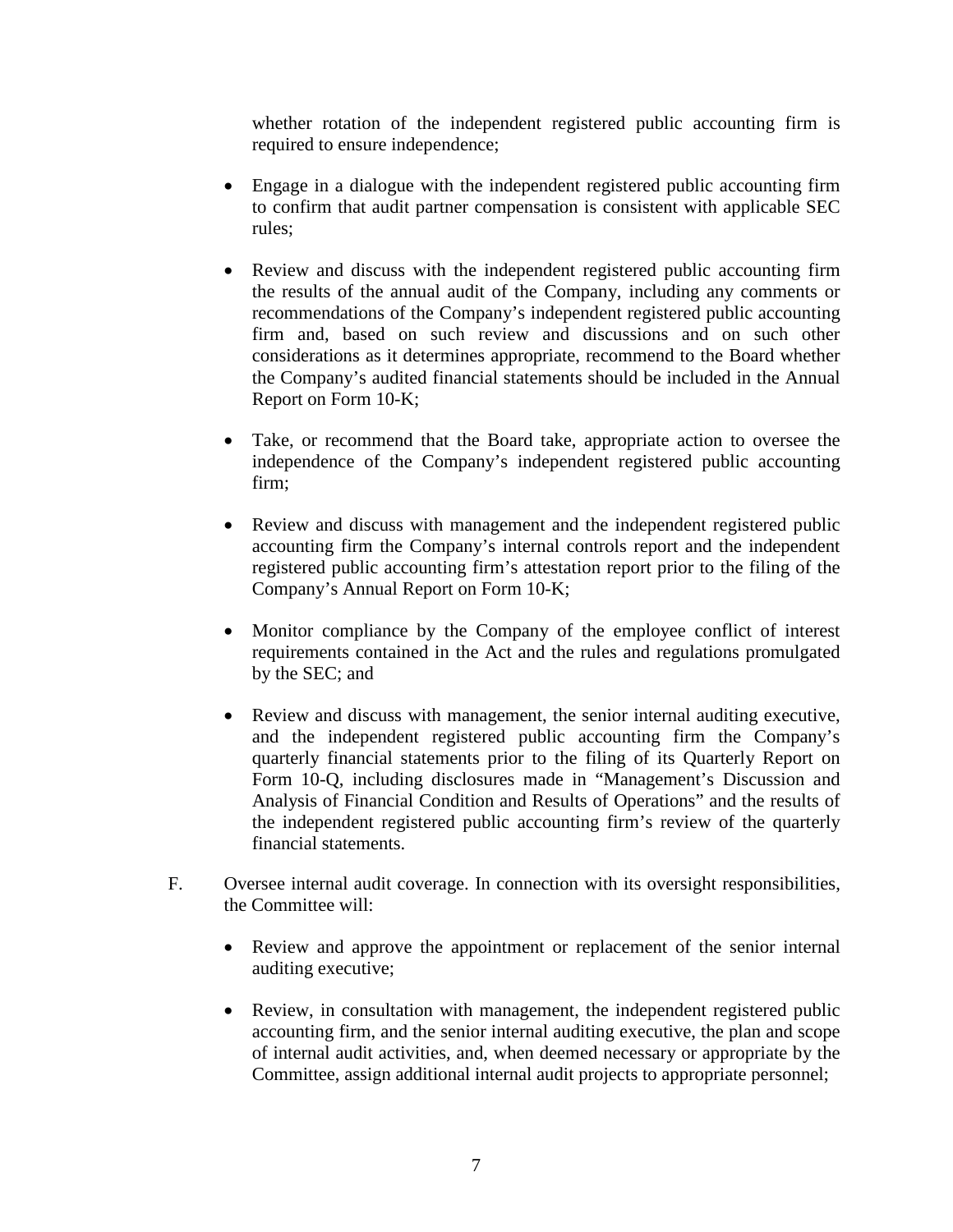- Review the Committee's level of involvement and interaction with the Company's internal audit function, including the Committee's line of authority and role in appointing and compensating employees in the internal audit function;
- Review and approve internal audit activities, budget, compensation, and staffing; and
- Review significant reports to management prepared by the internal auditing department and management's responses to such reports.
- G. Receive periodic reports from the Company's independent registered public accounting firm, management, and senior internal auditing executive to assess the impact on the Company of significant accounting or financial reporting developments that may have a bearing on the Company.
- H. Review with the chief executive officer, chief financial officer, and independent registered public accounting firm, periodically, the following:
	- all significant deficiencies and material weaknesses in the design or operation of internal control over financial reporting which are reasonably likely to adversely affect the Company's ability to record, process, summarize, and report financial information; and
	- any fraud, whether or not material, that involves management or other employees who have a significant role in the Company's internal control over financial reporting.
- I. Resolve any differences in financial reporting between management and the independent registered public accounting firm.
- J. Discuss with management and the independent registered public accounting firm any correspondence with regulators or governmental agencies, and any published reports that raise material issues regarding the Company's financial statements or accounting policies.
- K. Establish procedures for (i) the receipt, retention, and treatment of complaints received by the Company regarding accounting, internal accounting controls, or auditing matters and (ii) the confidential, anonymous submission by employees of concerns regarding questionable accounting or auditing matters.
- L. Discuss policies and guidelines to govern the process by which risk assessment and risk management is undertaken.
- M. Meet periodically, and at least four times per year, with management to review and assess the Company's major financial risk exposures and the manner in which such risks are monitored and controlled.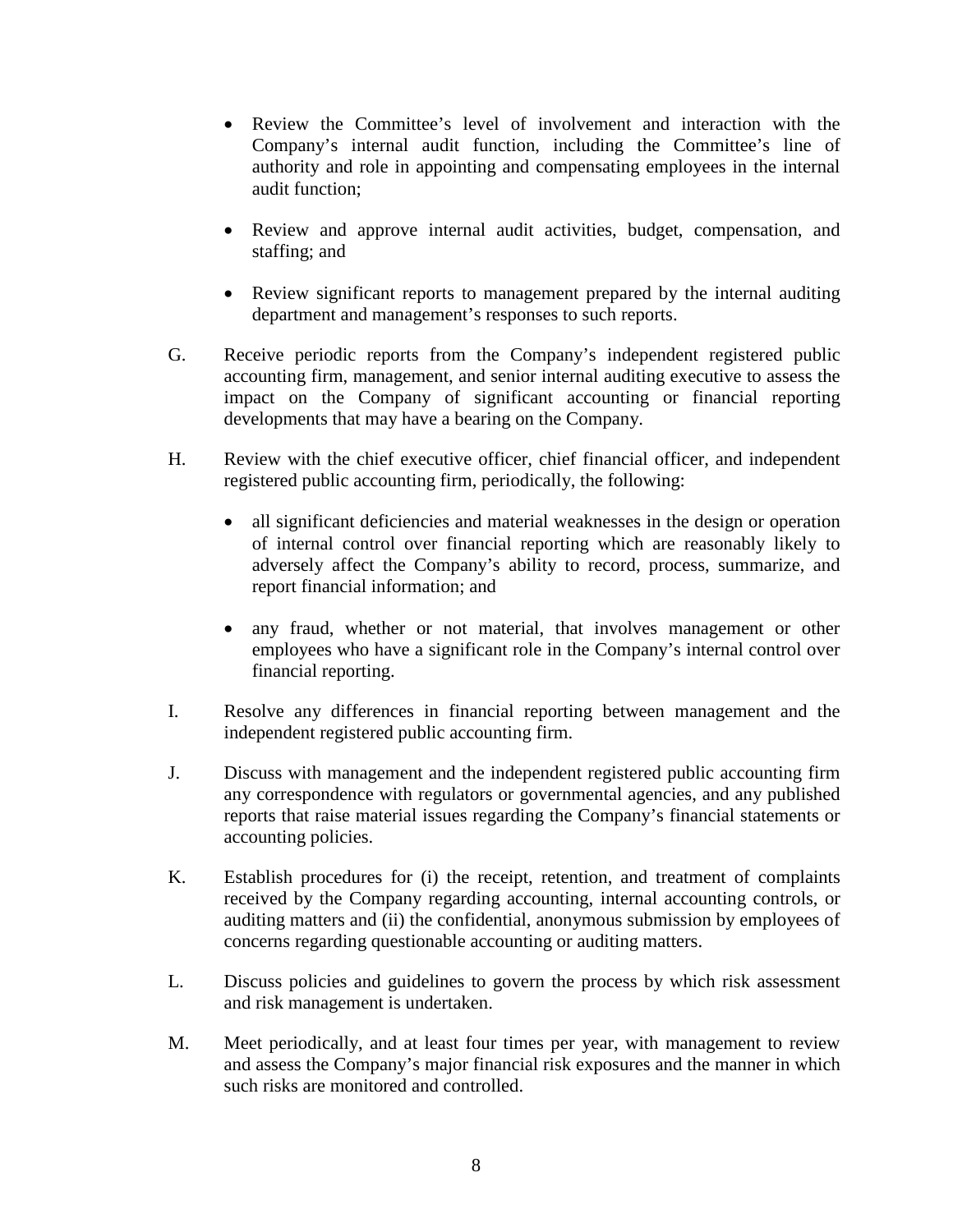- N. Meet periodically (not less than annually) in separate executive session with each of the chief financial officer, the senior internal auditing executive, and the independent registered public accounting firm.
- O. Review and approve all "related party transactions" requiring disclosure under SEC Regulation S-K, Item 404, in accordance with the policy set forth in Section 7 below.
- P. Review the Company's policies relating to the ethical handling of conflicts of interest and review past or proposed transactions between the Company and members of management, as well as policies and procedures with respect to officers' expense accounts and perquisites, including the use of corporate assets. The Committee shall consider the results of any review of these policies and procedures by the Company's independent registered public accounting firm.
- Q. Review and approve in advance any services provided by the Company's independent registered public accounting firm to the Company's executive officers or members of their immediate family.
- R. Review the Company's program to monitor compliance with the Company's Code of Ethics, and meet periodically with management to discuss compliance with the Code of Ethics.
- S. Establish procedures for the receipt, retention and treatment of reports of evidence of a material violation made by attorneys appearing and practicing before the SEC in the representation of the Company or any of its subsidiaries, or reports made by the Company's chief executive officer in relation thereto.
- T. Approve reimbursement of expenses incurred by management in connection with certain activities on the Company's behalf.
- U. Review and oversee the Company's policies, procedures, and programs designed to promote and monitor legal, ethical, and regulatory compliance.
- V. Review periodically with the Company's outside legal counsel (i) legal and regulatory matters which may have a material effect on the financial statements, and (ii) corporate compliance policies or codes of conduct.
- W. As it determines necessary to carry out its duties, engage and obtain advice and assistance from outside legal, accounting or other advisers, the cost of such independent expert advisors to be borne by the Company.
- X. Report regularly to the Board with respect to Committee activities.
- Y. Review and discuss with management the Company's compliance with applicable laws and regulations.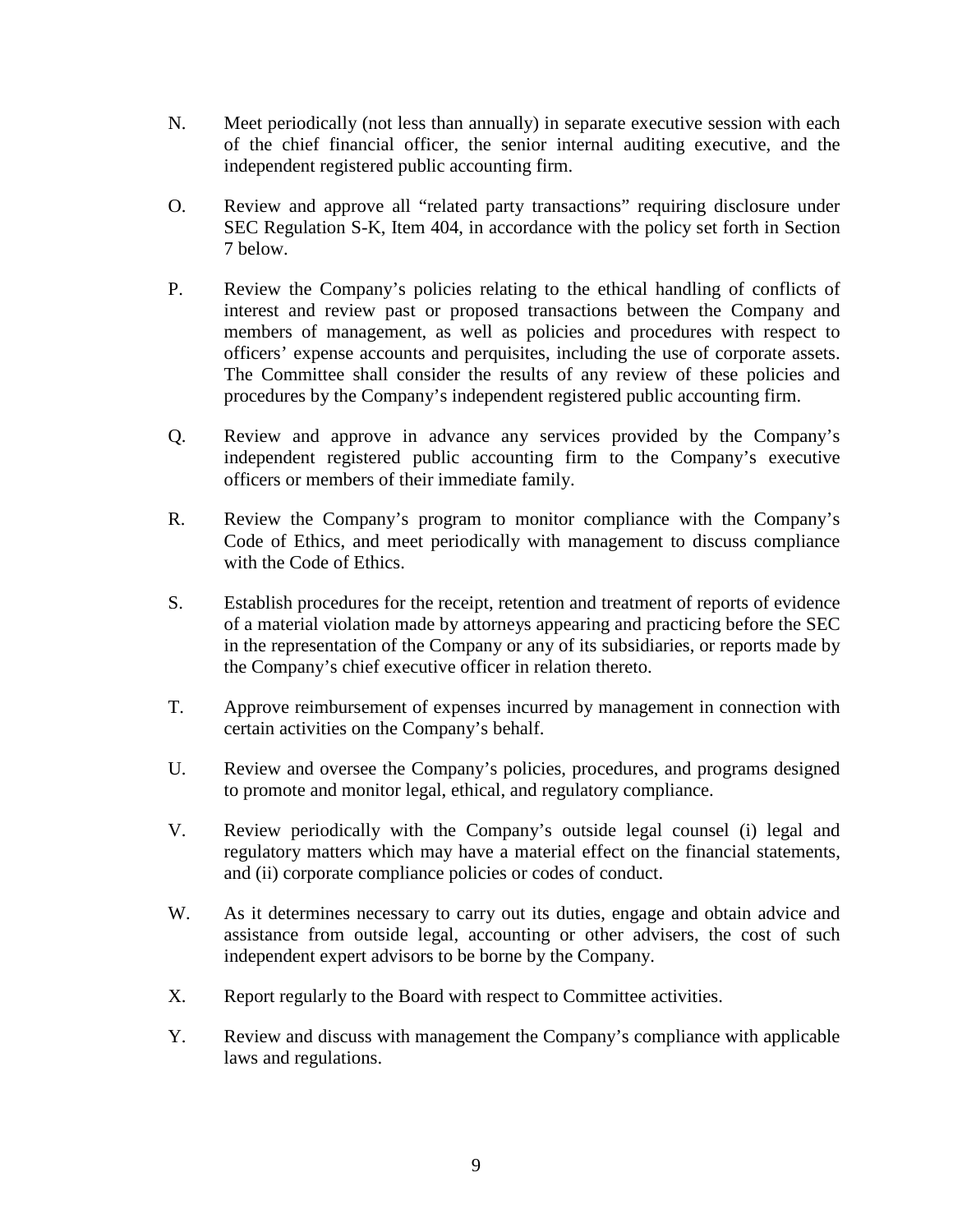- Z. Prepare the report of the Committee required by the rules of the SEC to be included in the proxy statement for each annual meeting.
- AA. Determine the compensation and oversight of the work of the independent registered public accounting firm (including resolution of disagreements between management and the independent registered public accounting firm regarding financial reporting) for the purpose of preparing or issuing an audit report or related work.
- BB. Review and reassess annually the adequacy of this Charter and recommend any proposed changes to the Board.
- CC. On a quarterly basis, review and approve all payments made to the Company's existing holders, executive officers, or directors and their respective affiliates.
- DD. Evaluate, in a manner it deems effective and appropriate, the Committee's performance of its duties and responsibilities under this Charter and present the results of the evaluation to the Board.

## **6. PROCEDURES**

## A. *Action*.

The Committee shall act on the affirmative vote a majority of members present at a meeting at which a quorum is present. Without a meeting, the Committee may act by the unanimous written consent of all of its members.

The Committee shall have the authority to delegate any of its responsibilities, along with the authority to take action in relation to such responsibilities, to one or more subcommittees as the Committee may deem appropriate in its sole discretion; *provided*, *however*, that any decision made by a subcommittee must be presented to the full Committee at its next scheduled meeting.

## B. *Fees*.

The Company shall provide for appropriate funding, as determined by the Committee, for payment of compensation: (a) to outside legal, accounting, or other advisors employed by the Committee, including for payment of compensation to the independent registered public accounting firm for the purpose of rendering or issuing an audit report or performing other audit, review, or attest services for the Company and to any advisors employed by the Committee; and (b) for ordinary administrative expenses of the Committee that are necessary or appropriate in carrying out its duties and responsibilities under this Charter.

C. *Limitations*.

While the Committee has the duties, responsibilities, and powers set forth in this Charter, it is not the duty or responsibility of the Committee to (i) plan or conduct audits or other accounting procedures, (ii) determine whether the Company's financial statements are complete and accurate, (iii) determine whether the Company's financial statements are in accordance with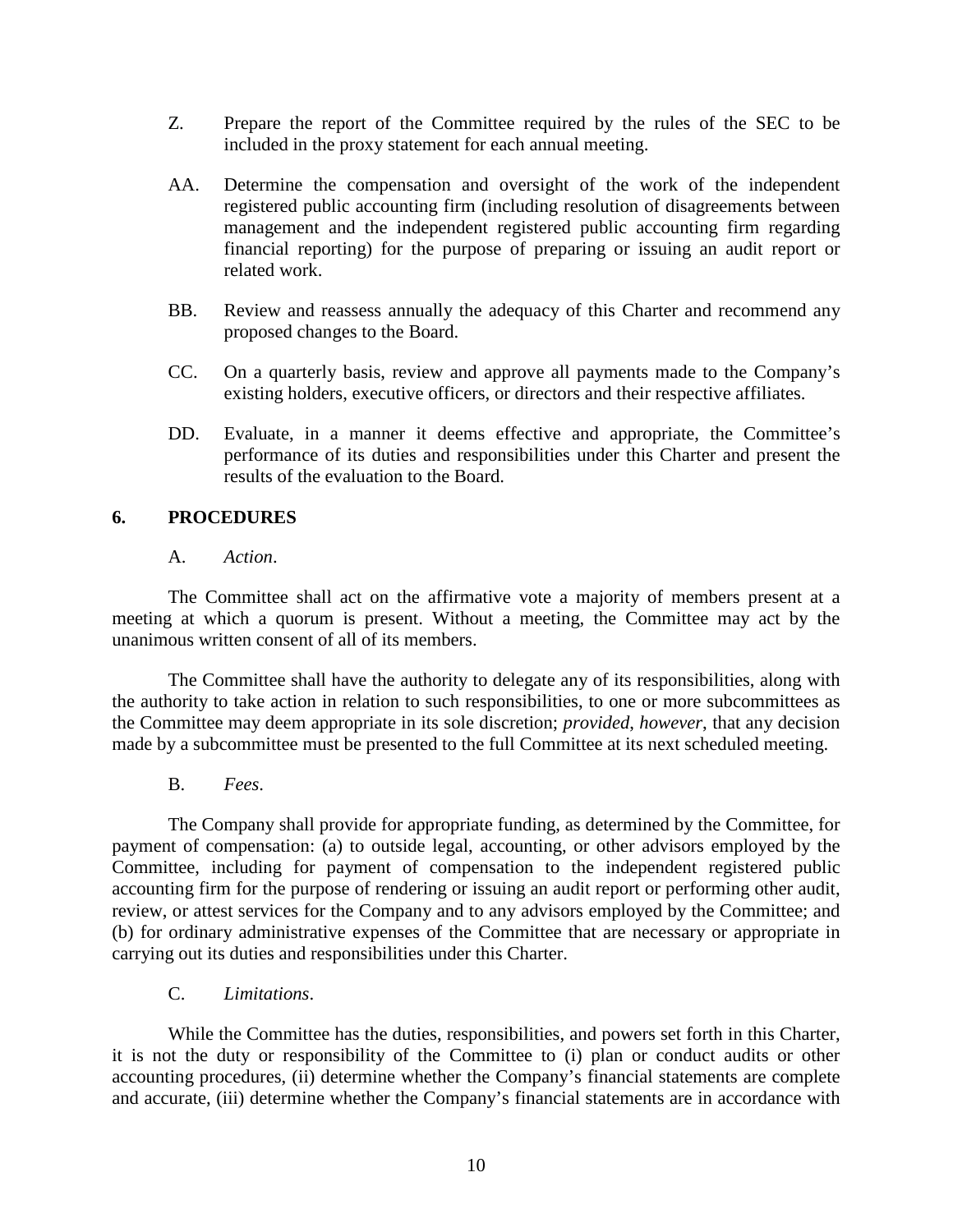GAAP and applicable rules and regulations, or (iv) certify or prepare the Company's financial statements. The duties set forth in the immediately preceding sentence are those of management and the independent registered public accounting firm.

# **7. RELATED PARTY TRANSACTIONS POLICY**

# A. *Definitions*.

A "Related Party Transaction" is any transaction directly or indirectly involving any Related Party that would need to be disclosed under Item 404(a) of Regulation S-K. Under Item 404(a), the Company is required to disclose any transaction occurring since the beginning of the Company's last fiscal year, or any currently proposed transaction, involving the Company where the amount involved exceeds \$120,000, and in which any related person had or will have a direct or indirect material interest. "Related Party Transaction" also includes any material amendment or modification to an existing Related Party Transaction.

"Related Party" means any of the following:

- a director (which term when used herein includes any director nominee);
- an executive officer:
- a person known by the Company to be the beneficial owner of more than 5% of the Company's ordinary shares (a "*5% shareholder*"); or
- a person known by the Company to be an immediate family member of any of the foregoing.

"Immediate family member" means a child, stepchild, parent, stepparent, spouse, sibling, mother-in-law, father-in-law, son-in-law, daughter-in-law, brother-in-law, or sister-in-law of such director, executive officer, nominee for director, or 5% shareholder, and any person (other than a tenant or employee) sharing the household of such director, executive officer, nominee for director, or 5% shareholder.

## B. *Identification of Potential Related Party Transactions*.

The Committee shall review all Related Party Transactions on an ongoing basis, and any such Related Party Transactions may be brought to management's and the Board's attention in any manner deemed reasonable and advisable by the Committee in their business judgment. Each of the Company's directors and executive officers shall inform the chairperson of the Committee of any potential Related Party Transactions. In addition, each such director or executive officer shall complete a questionnaire on an annual basis designed to elicit information about any potential Related Party Transactions.

Any potential Related Party Transactions that are brought to the Committee's attention shall be analyzed by the Committee, in consultation with outside counsel or members of management, as appropriate, to determine whether the transaction or relationship does, in fact, constitute a Related Party Transaction requiring compliance with the provisions of this Charter.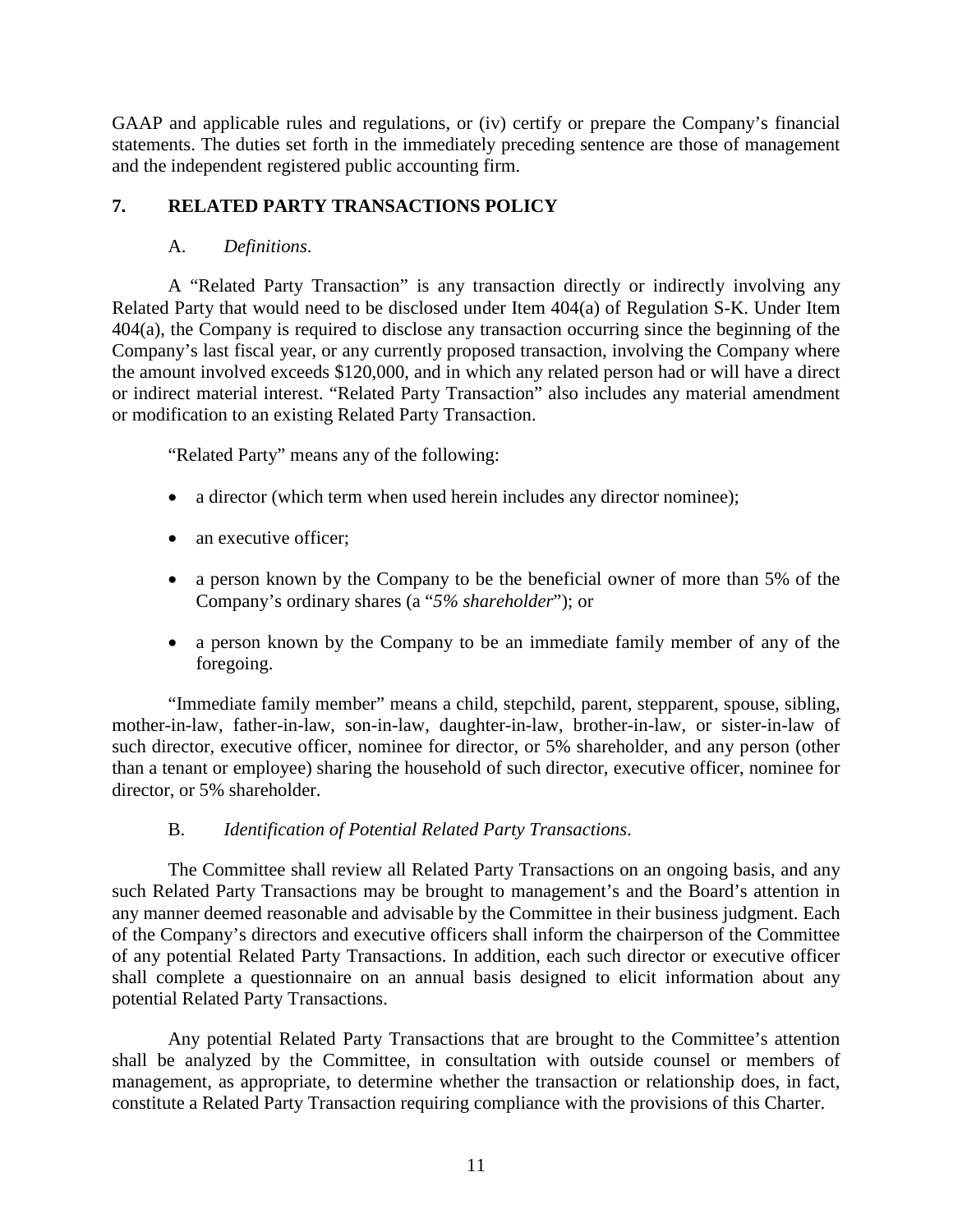#### C. *Review and Approval of Related Party Transactions*.

At each of its meetings, the Committee shall be provided with the details of each new, existing, or proposed Related Party Transaction, including the terms of the transaction, any contractual restrictions that the Company has already committed to, the business purpose of the transaction, and the benefits of the transaction to the Company and to the relevant Related Party. In determining whether to approve a Related Party Transaction, the Committee shall consider, among other factors, the following factors to the extent relevant to the Related Party Transaction:

- whether the terms of the Related Party Transaction are fair to the Company and on the same basis as would apply if the transaction was negotiated in good faith at arm's-length and did not involve a Related Party;
- whether there are business reasons for the Company to enter into the Related Party Transaction;
- whether the Related Party Transaction would impair the independence of an outside director;
- whether the Related Party Transaction would present an improper conflict of interest for any director or executive officer of the Company, taking into account the (i) size of the transaction, (ii) overall financial position of the director, executive officer, or Related Party, (iii) direct or indirect nature of the director's, executive officer's, or Related Party's interest in the transaction, (iv) ongoing nature of any proposed relationship, and (v) any other factors the Committee deems relevant; and
- any pre-existing contractual obligations.

Any member of the Committee who has an interest in the Related Party Transaction under review by the Committee shall abstain from voting on the approval of the Related Party Transaction, but may, if so requested by the chairperson of the Committee, participate in some or all of the Committee's discussions of the Related Party Transaction. Upon completion of its review of the Related Party Transaction, the Committee may determine to permit or to prohibit the Related Party Transaction.

A Related Party Transaction entered into without pre-approval of the Committee shall not be deemed to violate the provisions of this Charter, or be invalid or unenforceable, so long as the transaction is brought to the Committee as promptly as reasonably practical after it is entered into or after it becomes reasonably apparent that the transaction is covered by this Charter.

The Committee shall keep the Company's independent registered public accounting firm informed of the Committee's understanding of the relationships and transactions with any Related Party that are material to the Company. The Committee shall review and discuss with the independent registered public accounting firm such firm's evaluation of the Company's identification of, account for, and disclosure of its relationships and transactions with any